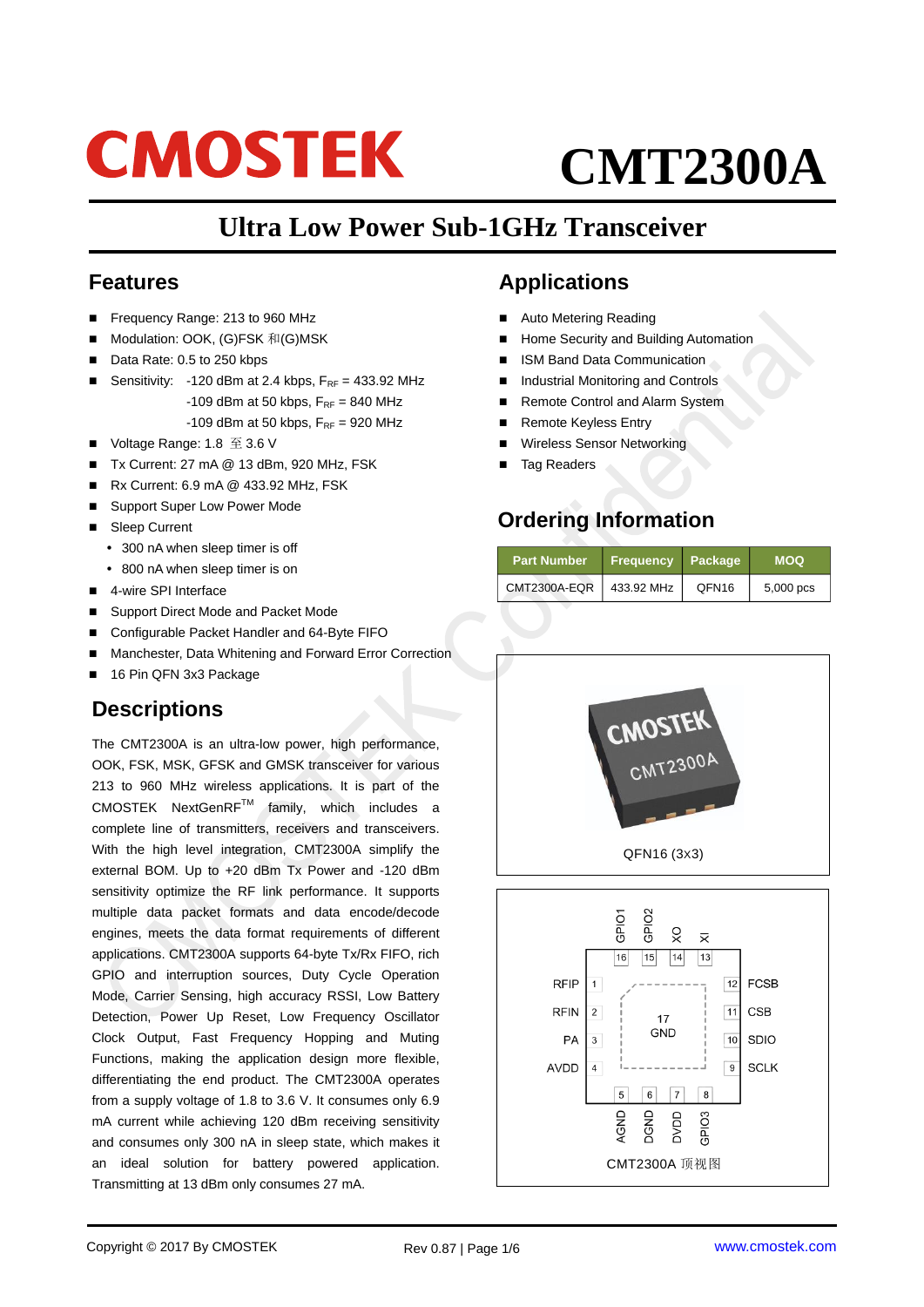# **1. Electrical Characteristics**

| <b>Parameter</b>           | <b>Symbol</b>        | <b>Conditions</b>                                | <b>Min</b>    | <b>Typ</b>   | <b>Max</b> | <b>Unit</b>       |
|----------------------------|----------------------|--------------------------------------------------|---------------|--------------|------------|-------------------|
| Supply Voltage             | $V_{DD}$             |                                                  | 1.8           |              | 3.6        | V                 |
| <b>Operation Temp</b>      | $T_{OP}$             |                                                  | $-40$         |              | 85         | $^\circ\!{\rm C}$ |
| <b>Supply Voltage Slew</b> |                      |                                                  |               |              |            |                   |
| Rate                       |                      |                                                  | 1             |              |            | mV/us             |
|                            |                      | Sleep Timer off                                  |               | 300          |            | nA                |
| <b>Sleep Current</b>       | <b>I</b> SLEEP       | Sleep Timer on                                   |               | 800          |            | nA                |
|                            |                      | FSK, 434 MHz, 50 kbps, 20 kHz F <sub>DEV</sub>   |               | 6.9          |            | mA                |
| <b>Rx Current</b>          | $I_{Rx-LP}$          | FSK, 840 MHz, 50 kbps, 20 kHz F <sub>DEV</sub>   |               | 7.2          |            | mA                |
| (Low Power)                |                      | FSK, 920 MHz, 50 kbps, 20 kHz FDEV               |               | 7.2          |            | mA                |
|                            |                      | FSK, 434 MHz, 50 kbps, 20 kHz FDEV               |               | 7.0          |            | mA                |
| <b>Rx Current</b>          | $I_{\mathsf{Rx-HP}}$ | FSK, 840 MHz, 50 kbps, 20 kHz FDEV               |               | 7.8          |            | mA                |
| (High Power)               |                      | FSK, 920 MHz, 50 kbps, 20 kHz FDEV               | $\rightarrow$ | 8.0          |            | mA                |
|                            |                      | FSK, 434 MHz, +13 dBm                            |               | 27           |            | mA                |
| <b>Tx Current</b>          | $I_{Tx}$             | FSK, 840 MHz, +13 dBm                            |               | 28           |            | mA                |
|                            |                      | FSK, 920 MHz, +13 dBm                            |               | 27           |            | mA                |
| <b>Tx Power</b>            | $P_{OUT}$            | Different matching network needed                | $-20$         |              | $+20$      | dBm               |
| <b>Tx Power Step</b>       | $P_{STEP}$           |                                                  |               | $\mathbf{1}$ |            | dB                |
|                            | $F_{RF}$             |                                                  | 850           |              | 960        | <b>MHz</b>        |
|                            |                      |                                                  | 425           |              | 480        | <b>MHz</b>        |
| <b>Frequency Range</b>     |                      |                                                  | 285           |              | 320        | <b>MHz</b>        |
|                            |                      |                                                  | 213           |              | 240        | <b>MHz</b>        |
|                            | DR                   | OOK                                              | 0.1           |              | 40         | kbps              |
| Data Rate                  |                      | FSK and GFSK                                     | 0.5           |              | 250        | kbps              |
| <b>Frequency Deviation</b> | $F_{DEV}$            | FSK and GFSK                                     | 2             |              | 200        | kHz               |
|                            | $S434-FSK$           | 434 MHz, DR = 2.4 kbps, $F_{DEV}$ = 10 kHz       |               | $-120$       |            | dBm               |
|                            |                      | 434 MHz, DR = 50 kbps, $F_{DEV}$ = 20 kHz        |               | $-111$       |            | dBm               |
| FSK Rx Sensitivity,        |                      | 840 MHz, DR = 2.4 kbps, $F_{DEV}$ = 10 kHz       |               | $-118$       |            | dBm               |
| <b>High Power Mode</b>     | $S840-FSK$           | 840 MHz, DR = 50 kbps, $F_{DEV}$ = 20 kHz        |               | $-109$       |            | dBm               |
|                            |                      | 920 MHz, DR = 2.4 kbps, $F_{DEV}$ = 10 kHz       |               | -118         |            | dBm               |
|                            | $S920-FSK$           | 920 MHz, DR = 50 kbps, $F_{\text{DEV}}$ = 20 kHz |               | $-109$       |            | dBm               |
|                            | PN <sub>434</sub>    | 10 kHz Frequency Offset                          |               | $-98$        |            | dBc/Hz            |
|                            |                      | 100 kHz Frequency Offset                         |               | $-104$       |            | dBc/Hz            |
| <b>Phase Noise</b>         |                      | 500 kHz Frequency Offset                         |               | $-122$       |            | dBc/Hz            |
| @ 434 MHz                  |                      | 1 MHz Frequency Offset                           |               | $-127$       |            | dBc/Hz            |
|                            |                      | 10 MHz Frequency Offset                          |               | $-137$       |            | dBc/Hz            |

#### **Table 1. CMT2300A Typical Specification**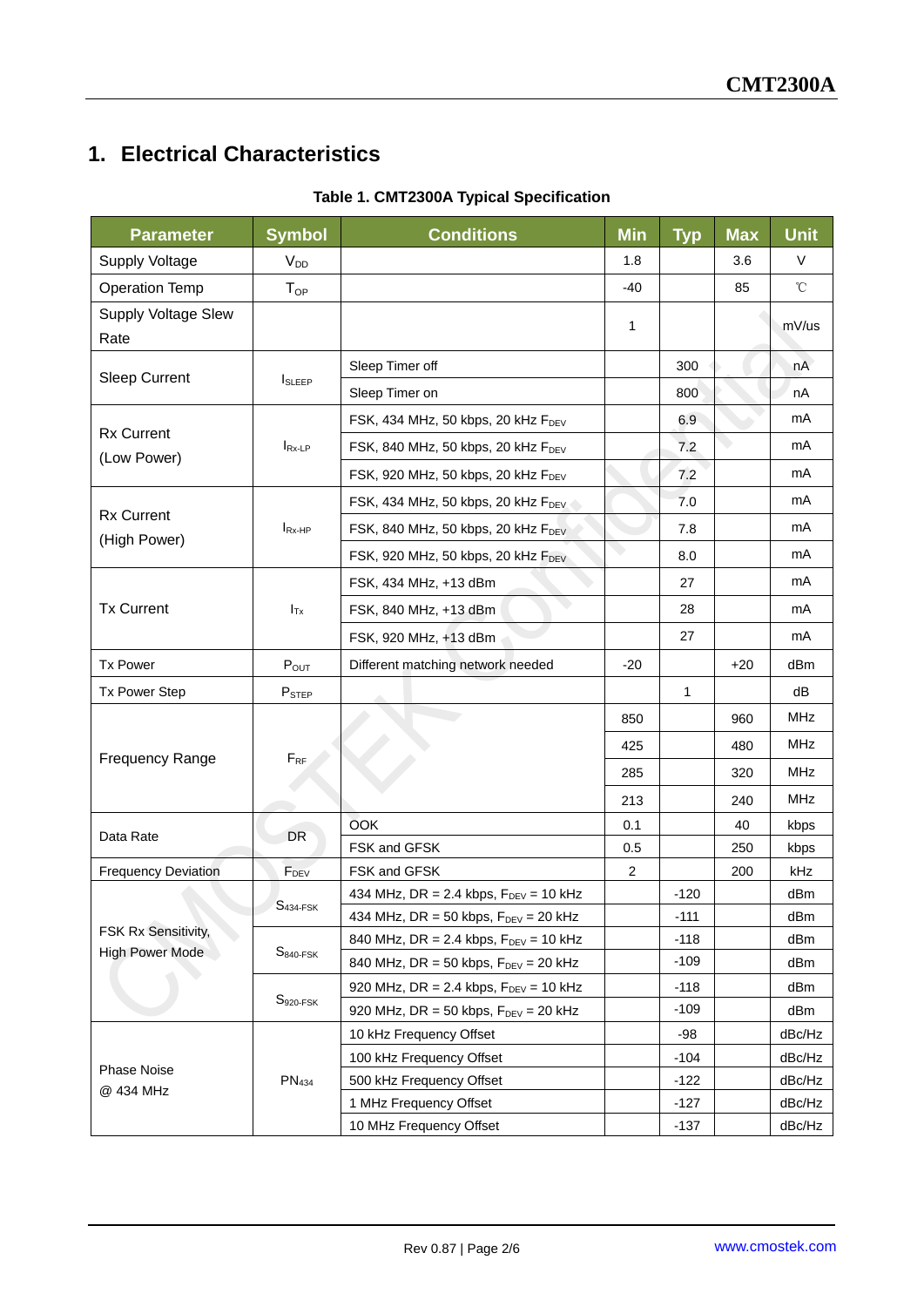#### **2. Pin Assignment**



**Figure 1. CMT2300A Pin Assignment**

#### **Table 2. CMT2300A Pin Descriptions**

| <b>Pin Number</b> | <b>Name</b>       | I/O          | <b>Descriptions</b>                                      |  |
|-------------------|-------------------|--------------|----------------------------------------------------------|--|
| 1                 | <b>RFIP</b>       | I            | RF Signal Input - Positive                               |  |
| $\overline{2}$    | <b>RFIN</b>       | I            | RF Signal Input - Negative                               |  |
| 3                 | PA                | O            | PA Output                                                |  |
| 4                 | <b>AVDD</b>       | IO           | Analog VDD                                               |  |
| 5                 | <b>AGND</b>       | IО           | Analog GND                                               |  |
| 6                 | <b>DGND</b>       | IО           | Digital GND                                              |  |
| $\overline{7}$    | <b>DVDD</b>       | IO           | Digital VDD                                              |  |
| $8^{[1]}$         | GPIO3             | O            | Configurable: CLKO, DOUT/DIN, INT2, DCLK (TX/RX)         |  |
| 9                 | <b>SCLK</b>       | $\mathsf{L}$ | SPI-Clock Input                                          |  |
| 10                | <b>SDIO</b>       | IО           | SPI - Data input/output                                  |  |
| 11                | <b>CSB</b>        | $\mathbf{I}$ | SPI - Chip Select Bar, active low                        |  |
| 12                | <b>FCSB</b>       | L            | SPI – Chip Select Bar for FIFO access, active low.       |  |
| 13                | XI                | L            | Crystal Oscillator Input                                 |  |
| 14                | XO                | O            | Crystal Oscillator Output                                |  |
| $15^{[1]}$        | GPIO <sub>2</sub> | O            | Configurable: INT1, INT2, DOUT/DIN, DCLK (TX/RX), RF SWT |  |
| $16^{[1]}$        | GPIO1             | O            | Configurable: DOUT/DIN, INT1, INT2, DCLK (TX/RX), RF SWT |  |
| 17                | <b>GND</b>        | L            | Analog GND, Must Connect to ground                       |  |
| <b>Nato</b>       |                   |              |                                                          |  |

**Note**:

[1]. INT1 and INT2 are interruptions; DOUT is demodulation output; DIN is modulation input; DCLK is synchronized clock for modulation/demodulation signal, will automatically change when switching between Tx and Rx.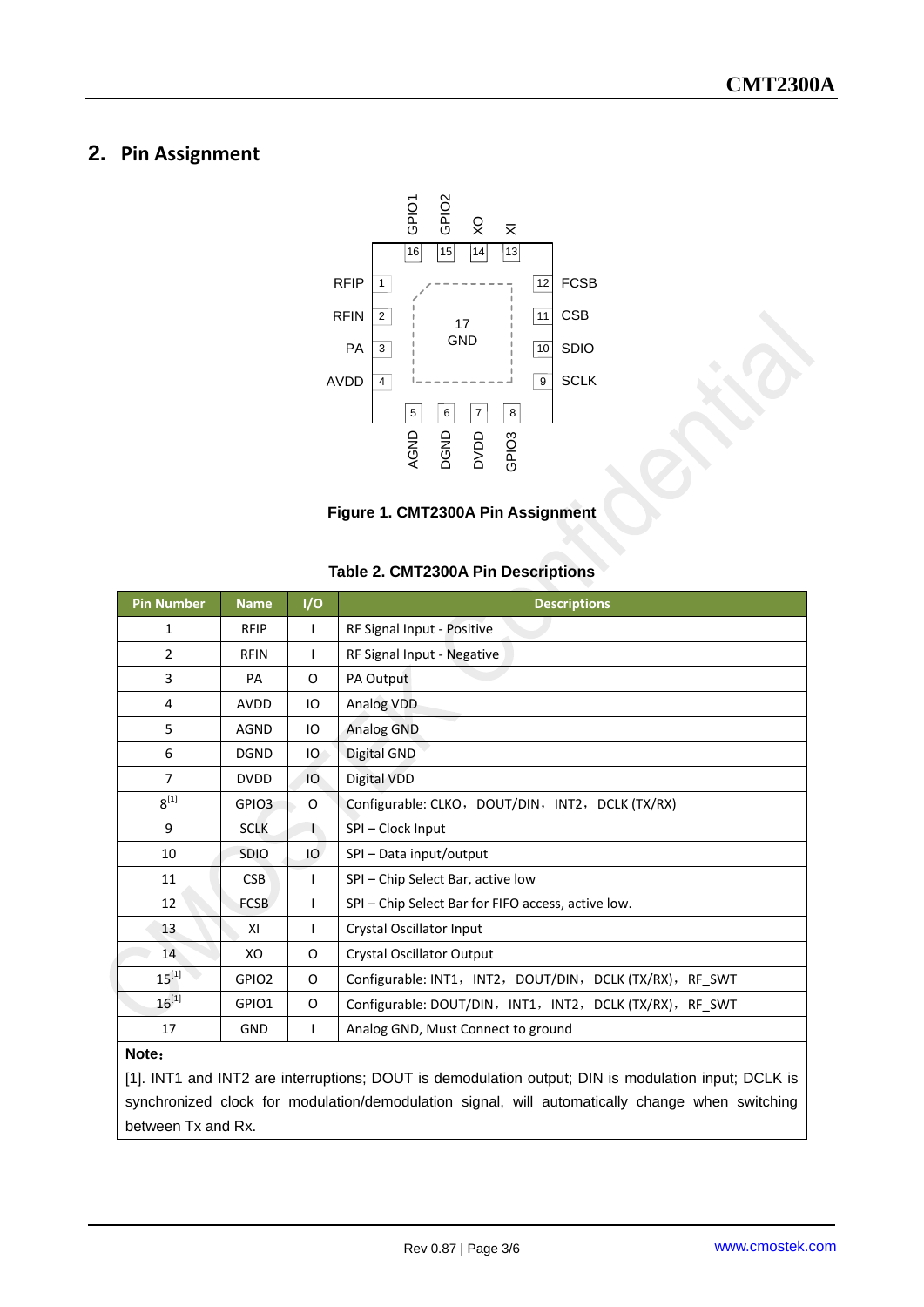# **3. Typical Application Schematic**



#### **Figure 2. CMT2300A Typical Application Schematic**

|                    |                                                   | Value      |                |              |                 |  |
|--------------------|---------------------------------------------------|------------|----------------|--------------|-----------------|--|
| <b>Designation</b> | <b>Description</b>                                | @ 434 MHz  | @ 920 MHz      | <b>Unit</b>  | <b>Supplier</b> |  |
| U <sub>1</sub>     | CMT2300A, Ultra Low Power<br>Sub-1GHz Transceiver |            |                |              | <b>CMOSTEK</b>  |  |
| L1                 | ±5%, 0603 Multi-layer chip inductor               | 180        | 100            | nH           | Murata LQG18    |  |
| L2                 | ±5%, 0603 Multi-layer chip inductor               | 56         | 8.2            | nH           | Murata LQG18    |  |
| L3                 | ±5%, 0603 Multi-layer chip inductor               | 47         | 15             | nH           | Murata LQG18    |  |
| L4                 | ±5%, 0603 Multi-layer chip inductor               | 33         | 10             | nH           | Murata LQG18    |  |
| L <sub>5</sub>     | ±5%, 0603 Multi-layer chip inductor               | 10<br>27   |                | nH           | Murata LQG18    |  |
| L <sub>6</sub>     | ±5%, 0603 Multi-layer chip inductor               | 10<br>27   |                | nH           | Murata LQG18    |  |
| L7                 | 18<br>±5%, 0603 Multi-layer chip inductor<br>68   |            | nH             | Murata LQG18 |                 |  |
| L <sub>8</sub>     | ±5%, 0603 Multi-layer chip inductor               | 10<br>33   |                | nH           | Murata LQG18    |  |
| L <sub>9</sub>     | ±5%, 0603 Multi-layer chip inductor               | 33         | 10             | nH           | Murata LQG18    |  |
| L10                | ±5%, 0603 Multi-layer chip inductor               | 8.2        | $\mathbf 0$    | nH           | Murata LQG18    |  |
| C <sub>1</sub>     | ±0.25 pF, 0402 NP0, 50 V                          | 12         | 22             | pF           | Murata GRM15    |  |
| C <sub>2</sub>     | ±0.25 pF, 0402 NP0, 50 V                          | 5.6<br>3.6 |                | pF           | Murata GRM15    |  |
| C <sub>3</sub>     | ±0.25 pF, 0402 NP0, 50 V                          | 3.3        | $\overline{2}$ | pF           | Murata GRM15    |  |
| C <sub>4</sub>     | ±0.25 pF, 0402 NP0, 50 V                          | 6.8        | 3.3            | pF           | Murata GRM15    |  |
| C7                 | ±0.25 pF, 0402 NP0, 50 V                          | 3.9        | $\overline{2}$ | <b>TBD</b>   | Murata GRM15    |  |
| C <sub>8</sub>     | ±20%, 0402 X7R, 25 V                              | 3.9        | 8              | <b>TBD</b>   | Murata GRM15    |  |
| C10                | $±20\%$ , 0402 X7R, 25 V                          | 10         |                | uF           | Murata GRM15    |  |
| C11, C12           | $\pm 0.25$ pF, 0402 NP0, 50 V                     | 27         |                | pF           | Murata GRM15    |  |
| C <sub>13</sub>    | ±20%, 0402 X7R, 25 V                              | 0.1        |                | <b>uF</b>    | Murata GRM15    |  |
| C <sub>14</sub>    | ±20%, 0402 X7R, 25 V                              | 0.1        |                | uF           | Murata GRM15    |  |
| C <sub>15</sub>    | ±20%, 0402 X7R, 25 V                              | 470        |                | pF           | Murata GRM15    |  |
| C16                | ±20%, 0402 X7R, 25 V                              | 4.7        |                | <b>uF</b>    | Murata GRM15    |  |
| X1                 | ±20 ppm, SMD32*25 mm, crystal                     | 26         |                | <b>MHz</b>   | <b>EPSON</b>    |  |

#### **Table 3. CMT2300A BOM**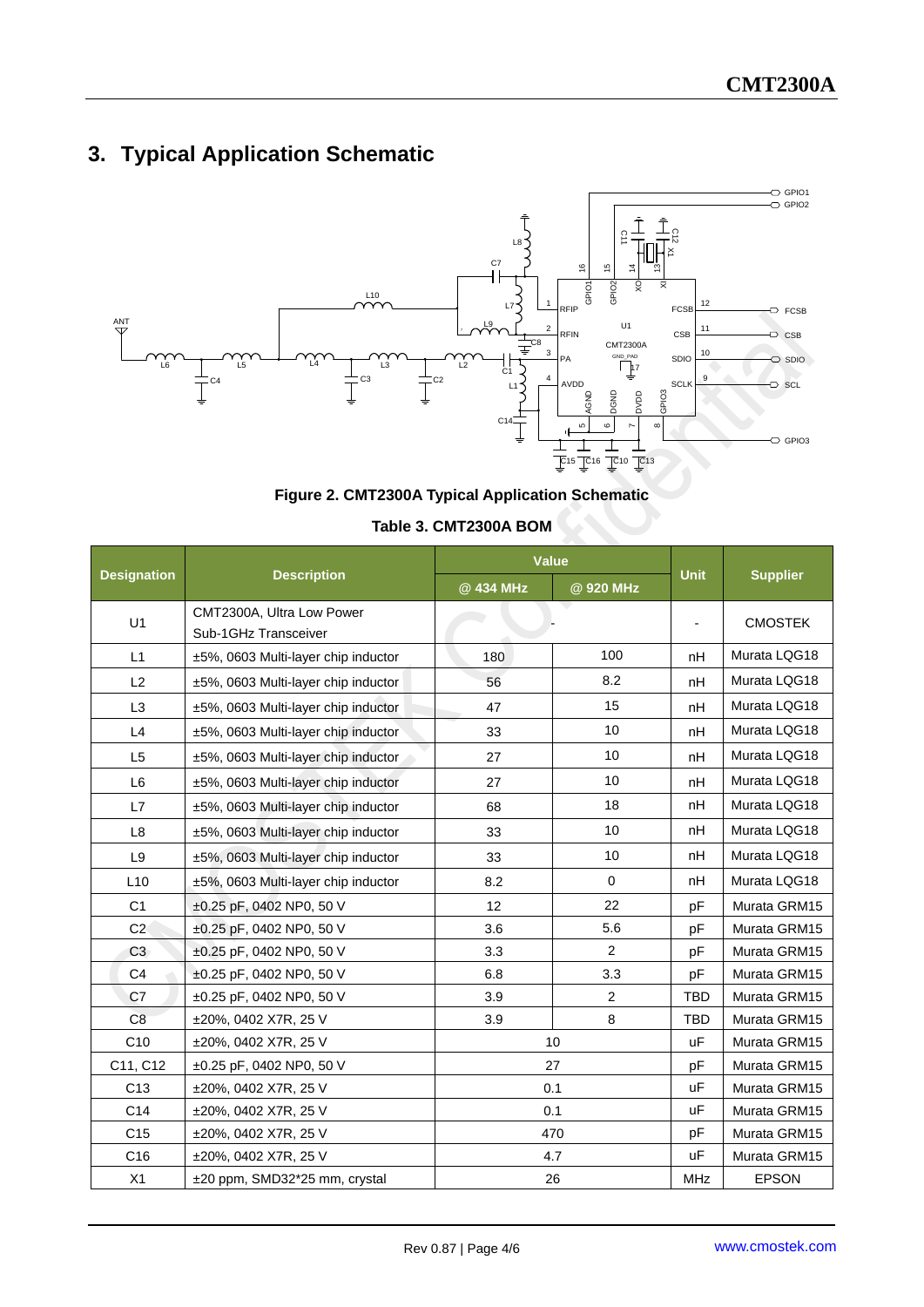# **4. Package Outline**

CMT2300A 16 Pin QFN 3x3 Package detail is shown as below. And the table below lists the dimension.





#### **Table 4. 16 Pin QFN 3x3 Package Dimension**

|                    | <b>Dimension (millimeters)</b> |            |  |
|--------------------|--------------------------------|------------|--|
| <b>Designation</b> | <b>Min</b>                     | <b>Max</b> |  |
| A                  | 0.7                            | 0.8        |  |
| A <sub>1</sub>     |                                | 0.05       |  |
| b                  | 0.18                           | 0.30       |  |
| C                  | 0.18                           | 0.25       |  |
| D                  | 2.90                           | 3.10       |  |
| D <sub>2</sub>     | 1.55                           | 1.75       |  |
| $\mathbf{e}$       | 0.50 BSC                       |            |  |
| E                  | 2.90                           | 3.10       |  |
| E <sub>2</sub>     | 1.55                           | 1.75       |  |
| L                  | 0.35                           | 0.45       |  |